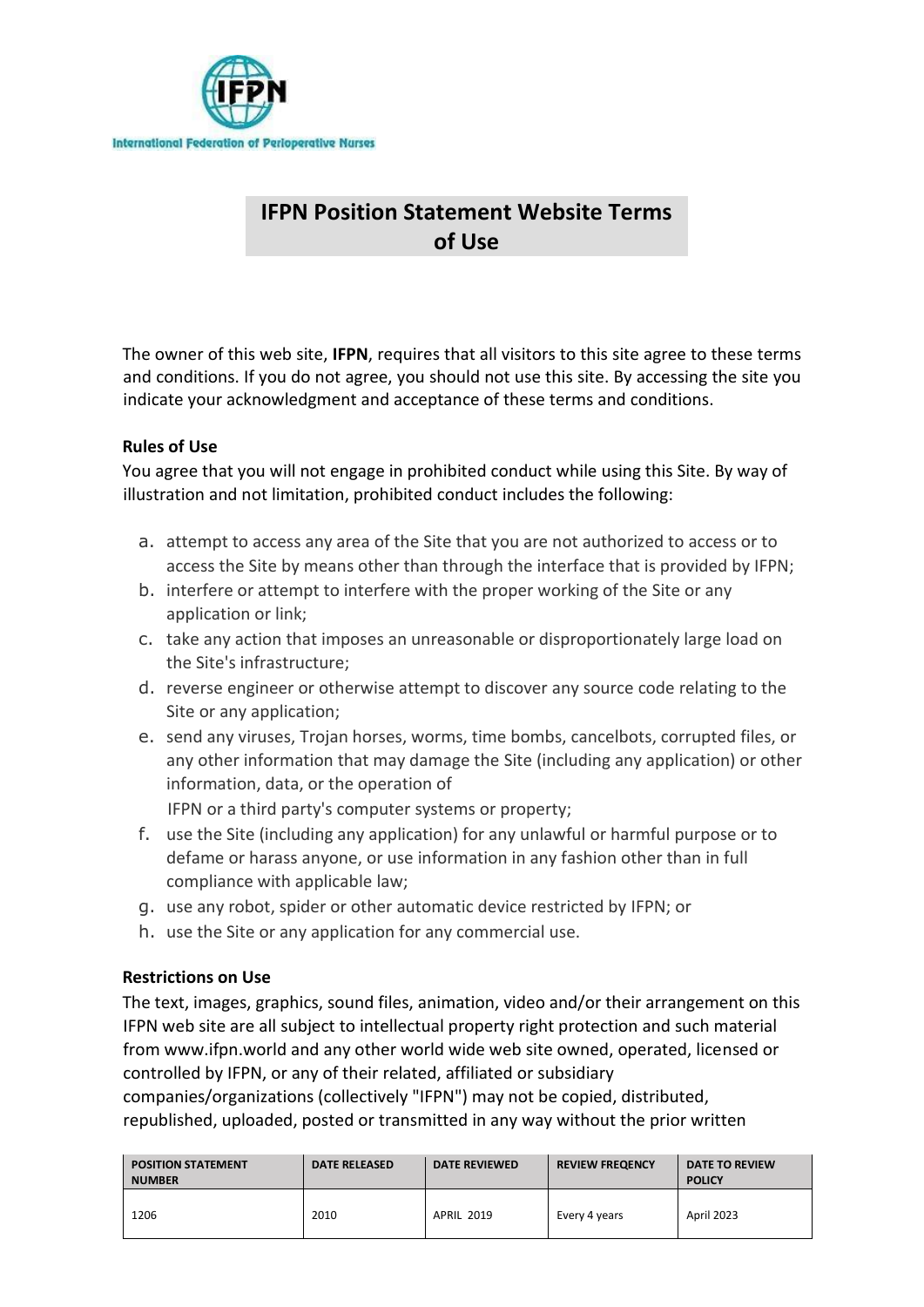

consent of IFPN. Modification or use of the materials for any other purpose violates IFPN intellectual property rights.

Neither title nor intellectual property rights are transferred to you by access to this site, but remain with IFPN, who owns full and complete title to the material in this site.

## **Submissions**

Any personal data (for example, your name, address, telephone number or email address) you transmit to the Site by electronic mail or otherwise will be used by IFPN in accordance with the Site's [Privacy Policy.](http://www.ifpn.world/privacy.phtml) All other remarks, suggestions, ideas, graphics, or other information communicated to IFPN through or by reason of this site (collectively the "Submission") will forever be the property of IFPN. IFPN will not be required to treat any Submission as confidential, will not be liable for any ideas for its business (including without limitation, product or advertising ideas) and will not incur any liability as a result of any similarities that may appear in future IFPN operations. Without limitation, IFPN will have the exclusive ownership of all present and future existing rights to the Submission of every kind and nature everywhere. IFPN will be entitled to use the Submission for any commercial or other purposes whatsoever without compensation to you or other persons sending a Submission. By access to this site you acknowledge that you are responsible for whatever material you submit, and you, not IFPN, have full responsibility for the message, including its legality, reliability, appropriateness, originality and copyright. IFPN does not warrant or make any representation regarding the use of the materials contained in this site in terms of correctness, accuracy, reliability or otherwise. The material in this site may include technical inaccuracies or typographical errors and IFPN may make changes or improvements at any time.

## **No Warranties or Representations**

THE INFORMATION CONTAINED IN THIS SITE IS PROVIDED "AS IS" AND WITHOUT WARRANTY OF ANY KIND, EXPRESSED OR IMPLIED, INCLUDING, BUT NOT LIMITED TO, ALL WARRANTIES OF MERCHANTABILITY AND FITNESSS FOR A PARTICULAR PURPOSE. IFPN NEITHER WARRANTS NOR REPRESENTS THAT YOUR USE OF ANY CONTENT MATERIAL WILL NOT INFRINGE THE RIGHTS OF ANY THIRD PARTIES, NOR THAT THE FUNCTIONS CONTAINED IN THE MATERIAL WILL BE UNINTERRUPTED OR ERROR FREE, THAT DEFECTS WILL BE CORRECTED, OR THAT THIS SITE OR THE SERVER THAT MAKES IT AVAILABLE ARE FREE OF VIRUSES OR OTHER HARMFUL COMPONENTS. IFPN DOES NOT WARRANT OR MAKE ANY REPRESENTATIONS REGARDING THE USE OF OR THE RESULT OF THE USE OF THE MATERIAL IN THIS SITE IN TERMS OF THEIR CORRECTNESS, ACCURACY, RELIABILITY, OR OTHERWISE. YOU (AND NOT IFPN) ASSUME THE ENTIRE COST OF ALL NECESSARY SERVICING, REPAIR OR CORRECTION ARISING FROM THE USE

| <b>POSITION STATEMENT</b><br><b>NUMBER</b> | <b>DATE RELEASED</b> | <b>DATE REVIEWED</b> | <b>REVIEW FREQENCY</b> | DATE TO REVIEW<br><b>POLICY</b> |
|--------------------------------------------|----------------------|----------------------|------------------------|---------------------------------|
| 1206                                       | 2010                 | <b>APRIL 2019</b>    | Every 4 years          | April 2023                      |